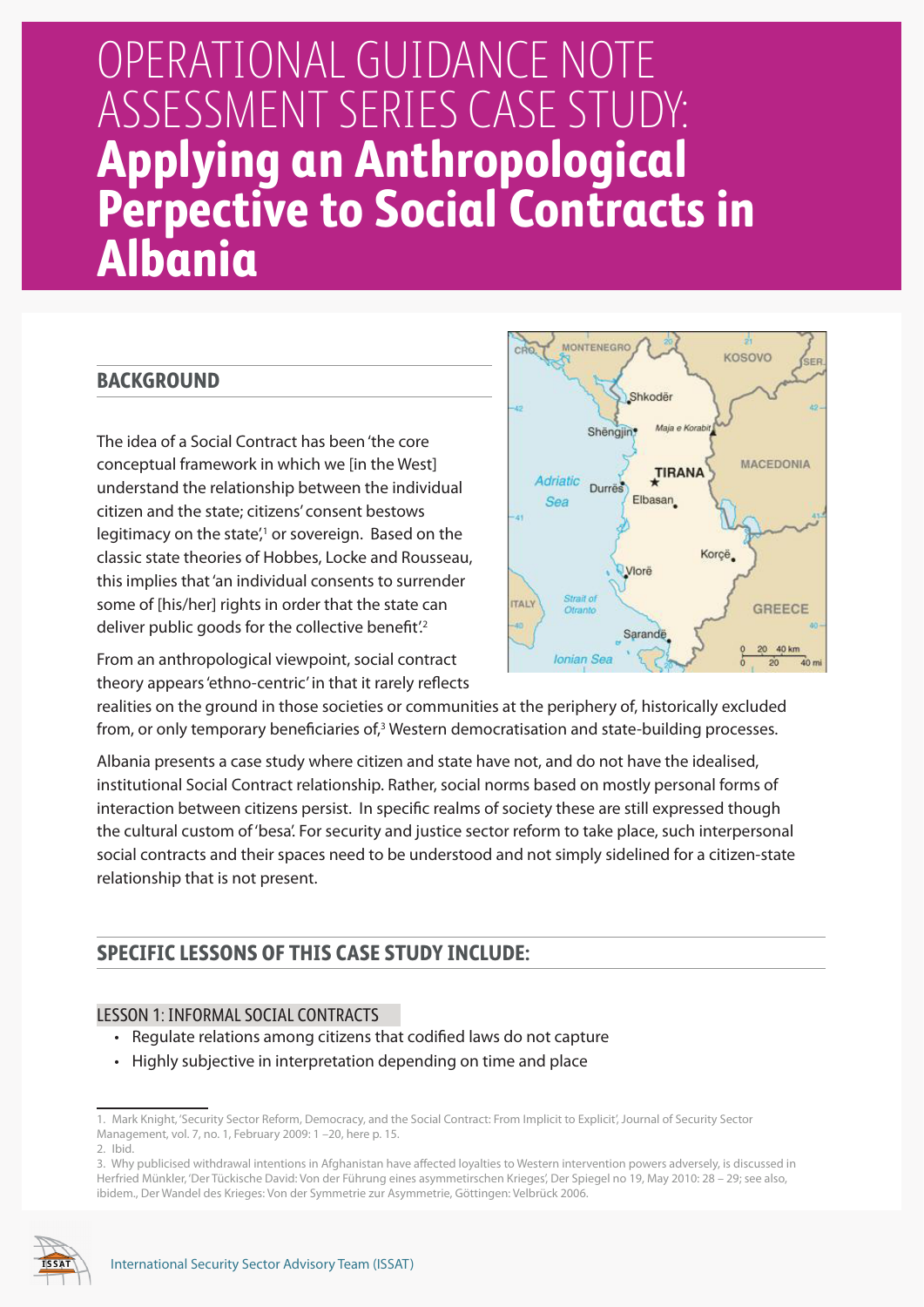#### LESSON 2: CULTURAL SENSITIVITY

- Important to understand for potential leverage and potential risks
- • Enhancing efficacy of intercultural communication

#### LESSON 3: ANTHROPOLOGICAL PERSPECTIVE

• Assists in understanding informal cultural practices

## **ANALYSIS**

Where state and government are, or have been, experienced as alien, absent, untrustworthy, failing or even abusive, the social organisation of justice and human security (including economic and social security) as well as the monopoly of force can be found to be retained in private hands. In such contexts, personal loyalties and social obligations remain located outside relations with the state (except for cases of state capture and neo-patrimonial forms of governance, in which stateexploiting elites maintain personal relations of patronage to their clients, who pay back in loyalty<sup>4</sup>). In the context of weak, absent or abusive states, citizens' economic, social, and physical survival rely on reciprocal support networks of family and friends rather than on an independent and accountable police, judiciary, public health-care and pension schemes. In consequence, people remain entangled in powerful webs of social obligations and personal loyalties which compete with, sometimes intersperse or substitute for, the social contract between an anonymous state and its citizens as taken for granted in the West. In such context, cultural values such as personal trustworthiness, reliability, loyalty, faithfulness to the given word etc. – frequently subsumed under gendered codes of honour and shame –accrue great significance and, if uncontested, would render trust and obligation to an anonymous yet unreliable state redundant.

However, in some societies where there exists no overarching Rule of Law backed-up by a state's executive powers, the adherence to collective rules may rely only on the strength of the moral economies of local communities, who judge and assess a person's social standing according to his or her compliance with these norms. Customary laws have always been subject to change in time and space, are not likely to apply to all constituencies in a given country and may be contested from within. Also on the ground, even in a remote village context, the interpretation and application of customary laws may be part of local negotiations of power that can affect processes of social inclusion and exclusion in the respective community.<sup>5</sup> Customary laws aim to be prescriptive but, in contested situations or where executive powers are lacking (such as of the village elders in mountainous northern Albania after the regime change in the early 1990s), historical codification attempts are not always descriptive of social realities on the ground.<sup>6</sup>

#### The historical Albanian concept of besa encapsulates the need to negotiate face-to-face networks

4. Cf. Gero Erdmann & Ulf Engel, 'Neopatrimonialism Revisited', GIGA working papers, Hamburg: German Institute of global and Area Studies 2006; available at www.giga-hamburg.de; for the case study Albania, see Stephan Hensell, 'Polizei in Albanian. Öffentliche Verwaltung zwischen Klientelismus und illegaler Aneignung', Südosteuropa vol. 54 no. 1 (2006): 83 – 106; ibidem., 'Die Grenzen der Gesetzeshüter: Zur bürokratischen Praxis in der albanischen Polizei', Hamburger Beiträge zur Friedensforschung und Sicherheitspolitik, Heft 141, December 2005; for a wider view on Southeastern Europe, including Kosovo, see ibidem.,'Police Reform as a "Solicitous Siege" – International Actors and Local Subversion in the Balkans' in: Institute for Peace Research and Security Policy (Ed.), OSCE Yearbook 2009, Baden-Baden 2010: Nomos: 303-319. 5. Cf. Maurus Reinkowski, 'Gewohnheitsrecht im multinationalen Staat: Die Osmanen und der albanische Kanun', in: Michael Kemper und Maurus Reinkowski (eds), Rechtspluralismus in der Islamischen Welt : Gewohnheitsrecht zwischen Staat und Gesellschaft. Berlin; New York 2005: de Gruyter, pp. [121] – 142; Stephanie Schwandner-Sievers, 'Humiliation and Reconciliation in northern Albania: the logics of feuding in symbolic and diachronic perspectives', in: G. Elwert, S. Feuchtwang and D. Neubert (eds), Dynamics of Violence: Processes of Escalation and De-escalation in Violent Group Conflicts (supplement to Sociologus), Berlin: Duncker and Humblot 1999, pp. 133 – 152; On the contested nature of parallel systems of law and the increasing rates of conflicts in situation of parallelism and contestations, see, for example, Jonas Grutzpalk, 'Bloodfeud and Modernity', Journal of Classical Sociology vol. 2, no. 2 (2002): 115 – 134.

6. Wendy Bracewell, 'Gjeçov, Shtjefën (ed.), 'The Code of Lekë Dukagjini/ Kanuni i Lekë Dukagjinit. Translated from Albanian and with an introduction by Leonard Fox. Gjonlekaj Publishing Company, New York, 1989', review article, The Slavonic Review vol. 71, no. 1: 166 – 68, here p. 167.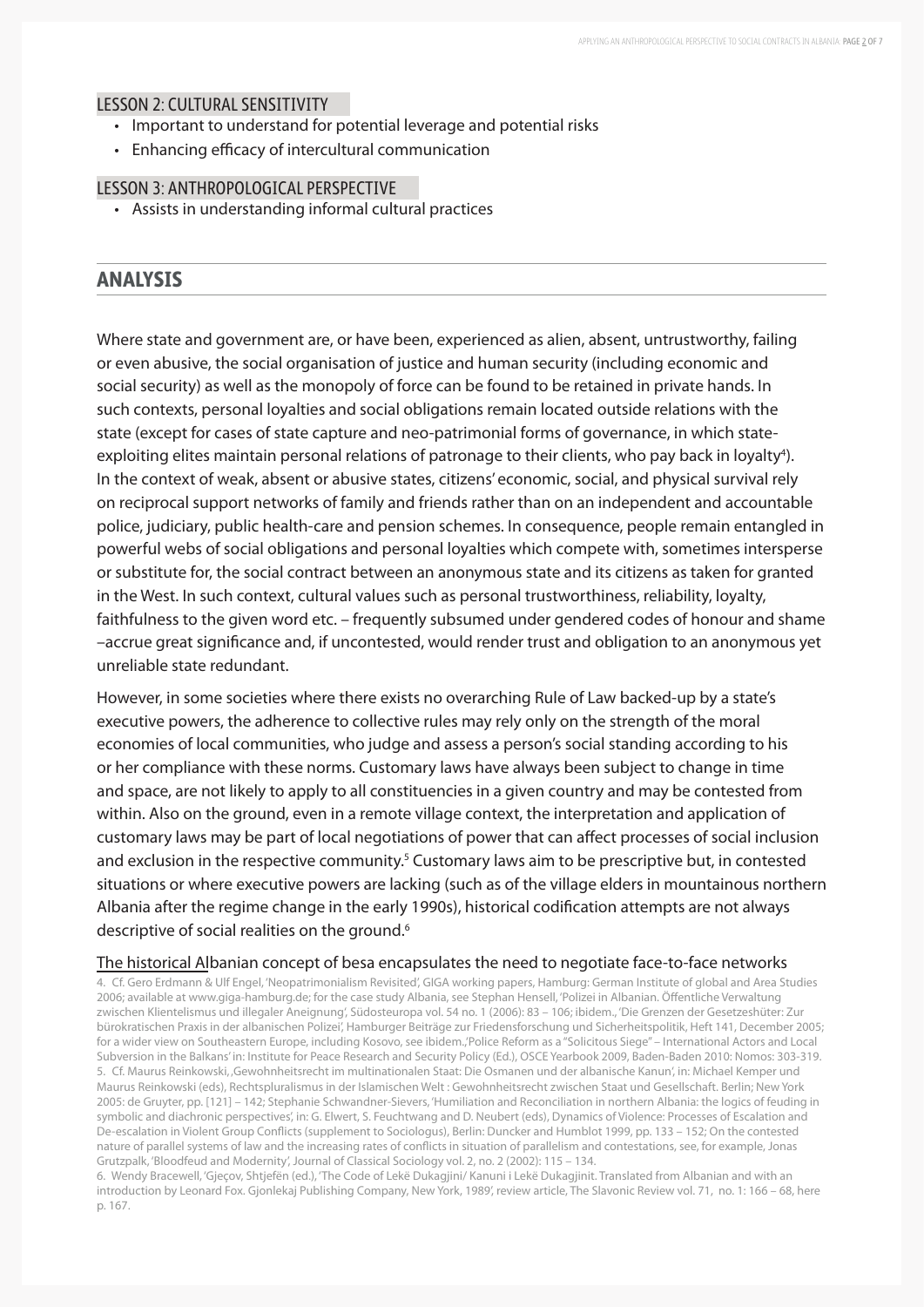of trust, solidarity and mutual support in context of societal insecurity outside the framework of a trustworthy state. Still today, particularly in rural communities of Kosovo and northern Albania, the so-called Gheg socio-linguistic regions, besa can be operationalised either explicitly (e.g. when ritually sealed or appealed to in formal speech) or become implicitly operational, such as when a traditionallyminded Albanian stakes his honour<sup>7</sup> on someone else's safety and protection. It can sometimes be initiated simply through mutual expressions of respect and the offering and accepting of hospitality. Furthermore, both the semantic transformations of besa in recent history and its continuous resonances with contemporary traditionalists offer some interesting insights into nationalism, governance, political legitimacy and democratisation in both Kosovo and Albania today, albeit many Albanians rightly distance themselves from any stereotypical identification with historical kanun today.8

Besa is a complex cultural concept – once a total social fact in the Gheg mountain regions – which requires different translations in English according to context. According to a broad literature perusal,<sup>9</sup> these include 'trustworthiness' or 'faithfulness to the given word', loyalty, the 'word of honour' or 'pledge', 'hospitality', 'agreement', 'pact', 'protection guarantee', 'armistice' or 'truce', and social honour (or 'honour of the house') – in reference to a person's or family's capacity to protect others. A person can 'have besa', 'be a besnik', besa can be bound, broken or extended. While kinship solidarity is perceived as a given, besa extends social obligations of protection and reciprocal support to those categories of persons who are ritually included as 'friends' into the family. The traditional Albanian term for friend, mik (pl. miqtë) includes, in traditional customary law, the former enemies in feuds after successful reconciliation; the partners in political alliance; the guest of the house; the in-laws etc. – broadly all those ritually integrated non-kin individuals and groups to whom specific social obligations and protection duties apply, which are secured through besa. Rooted in notions of social honour, the concept is based on social evaluations of a person's and family's norm conformity, which determines their standing in the relevant community (the local social 'circle's, or rreth); on collective (kin) liability for norm transgressions; and generally on a highly personalised form of local knowledge regarding social relationships and obligations.<sup>10</sup>

Historically, Besa was a core ingredient of Albanian customary law, kanun, which provided the cultural means of self-regulation in rural communities outside the direct rule of the state, particularly during the insecure late Ottoman period (lasting into the early 20th century). Besa has been described as a customary form of social contract.<sup>11</sup> It is based on idealised and strong codes of social honour. Universally, honour is always performative and requires witnesses from within the respective community, who act as judges of norm compliance and assign social status to the involved actors, accordingly. Historical Albanian kanun law even foresaw the institution of formal, ritual guarantors, who would stake their own honour to secure the fulfilment of agreements and vouch for the stability and persistence of certain relationships established under besa. Such arrangements included interpersonal and inter-tribal relations, social and political agreements, ranging from marriages to inter-

<sup>7.</sup> In a traditional patriarchal context besa would be mostly a matter of public communication for men, although women, particularly if older, can also extend besa protection.

<sup>8.</sup> E.g. Besnik Pula 'Is it true that Kosova is a clannish society still regulated by the Kanun, or the customary law, and does not belong to the West?', in: Anna Di Lellio (ed.), The Case for Kosova: Passage To Independence, London – New York 2006: Anthem, pp. 179 – 183.

<sup>9.</sup> E.g., Eqrem Çabej, 'Albanische Volkskunde', Südost-Forschungen vol. 25 (1966): 333 – 381, here pp. 344, 363; ibidem, Studime Etimologjike Në Fushë Të Shqipes, vol. II (A – B), Tirana 1976: Akademia e Shkencave e RP Të Shqiperisë, pp. 204 – 206; Oda Buchholz et al., Wörterbuch Albanisch-Deutsch, Leipzig 1981: Interdruck, p. 56; Leonard Fox, 'A Note on the Translation', in: Sh. Gjeçov, Kanuni i Lekë Dukagjinit, op. cit., p. xx; Max Lambertz, Die geflügelte Schwester und die Dunklen der Erde: Albanische Volksmärchen, Eisenach 1952: Röth Verlag, pp. 182, 190; ibidem, Die Volksepik der Albaner (The Folk Epic of the Albanians), Halle 1958: Max Niemeyer Verlag, p. 135n.; Stavro Skendi, The Albanian National Awakening 1878 – 1912, Princeton 1967: Princeton University Press, p. 15; etc.

<sup>10.</sup> All honour systems require the relevant public's appreciation of conduct and norm compliance; e.g., classically, Julian Pitt-Rivers, 'Honour and Social Status', in J.G.Peristiany (ed.) Honour and Shame: The Values of Mediterranean Society, London 1965: Weidenfeld and Nicolson; Michael Herzfeld, Anthropology Through the Looking Glass: Critical Ethnography in the Margins of Europe, Cambridge 1987: Cambridge University Press.

<sup>11.</sup> Cf. Milutin R. Đjuričić, Čuvari Bese, Belgrad 1979: SANU.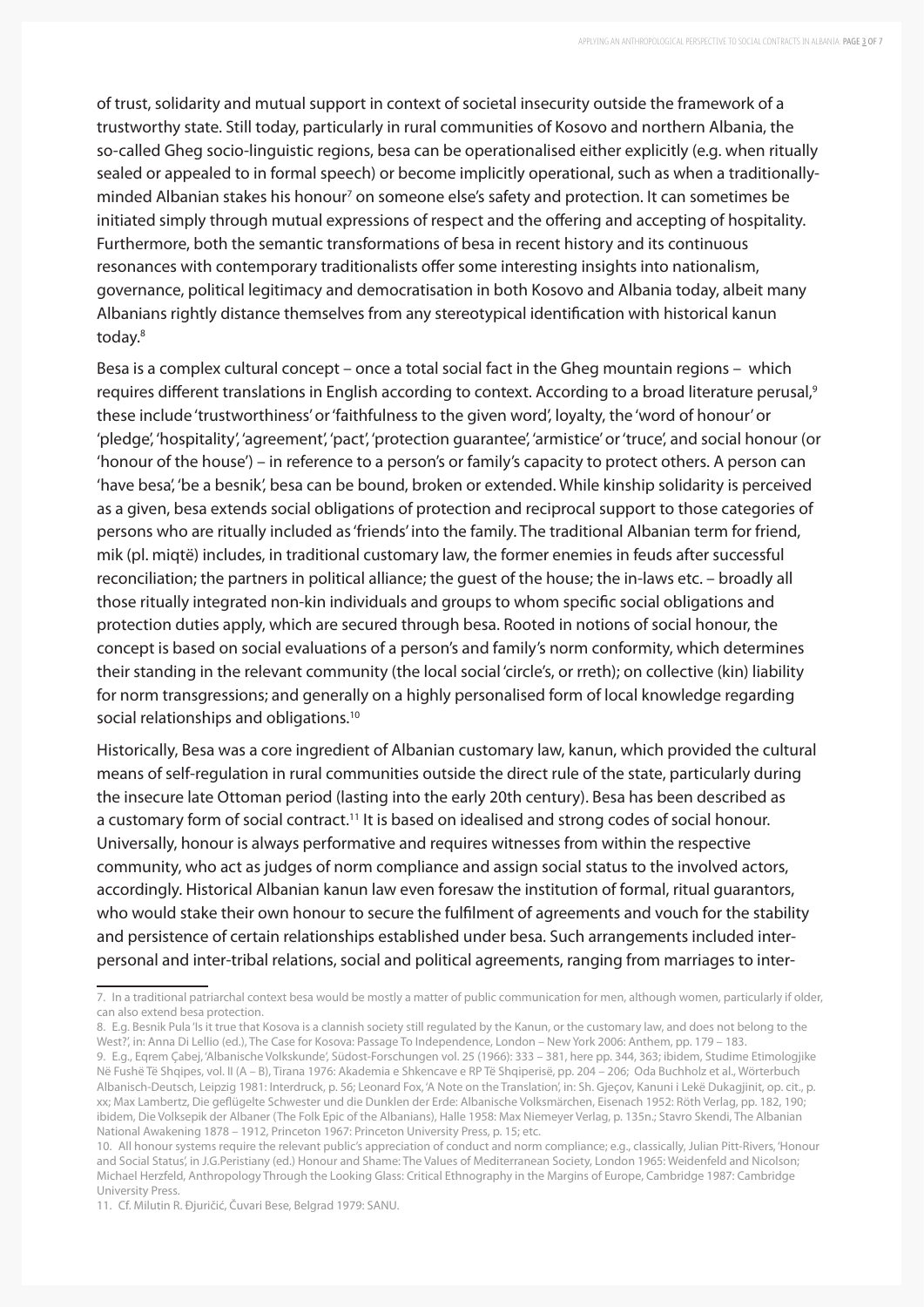tribal alliances and including pledges regarding the repayment of social and material debts.<sup>12</sup> Less formal relationships, which nevertheless were subject to social obligations arising out of besa, included those between hosts and guests, blood brothers, comrades in fighting, and between any 'friends' (see above). Third parties, who were ritually responsible for besa-guarantees, such as the formal guarantors of a political pact or a host of someone involved in a blood feud, would find themselves forced to vindicate their honour when their besa was challenged (e.g. the guest attacked while under protection of the house, or a political pact broken) –a fact which has been held responsible for an excessive expansion of feuding practices in late 19th-century northern Albania.13 'Breaking a besa' was a crime, which 'struck at the roots of society as understood in the mountains'14 and was considered the worst offense to honour imaginable.<sup>15</sup> When affecting community outsiders, pre-emptive<sup>16</sup> communal sanctions included the burning down of the culprit's house and the expulsion of his entire family by the community.<sup>17</sup>

Although an idealised, mythologised and sacralised concept to which social realities have not always stood up,<sup>18</sup> the binding features of the underpinning concept of social honour were frequently exploited by representatives of respective states in history. Representatives of the Pasha, e.g. the bylykbashi, had to request a besa of the affected tribes when in need of safe passage.19 Contrary to standard national self-perception, besa was also repeatedly imposed on the tribes by the regional Turkish rulers, when aiming to reconcile the notorious blood feuds among the Gheg tribes in the late 19th century, arguably often in order to generate better support for their own military ventures in the wider region.<sup>20</sup> However, historical records suggest that such externally imposed truces never lasted for long.<sup>21</sup> Also the Nazi's Wehrmacht and the British utilised the concept of besa in order to engender local support and protection guarantees and negotiate truces when plotting against each other in Albania during the Second World War.<sup>22</sup>

From the late 19th century Albania's national poets lifted besa, along with other customary concepts such as burrnia ('manliness'), ndera ('honour'), trimëria ('heroism') and fisnikeria ('noble character'), on the ethno-nationalist stages. Besa became a literary trope used both to construct an idealised self-image for the Albanian nation and in order to suggest a pragmatic and culturally sensible way of ritually uniting across the different Albanian constituencies in solidarity against the outer enemies.<sup>23</sup> Simultaneously, Albanian tribal and community leaders met to unite in besa (besa-besë or besë-

13. S. Schwandner-Sievers, 'Humiliation and Reconciliation in northern Albania… , op. cit.

14. Margaret Hasluck, The Unwritten Law in Albania, Cambridge 1954: Cambridge University Press, p. 244.

15. According to the cultural ideal-type, romanticised in the 1874 Drama, Besa, by Albania's national poet, Sami Frashëri, a man would kill his son for keeping his besa.

16. Presumably aimed at avoiding inter-tribal revenge.

17. Hasluck, The Unwritten Law in Albania, op. cit., pp. 44 and 244 – 247.

18. In folk mythology, besa unites the living and the dead and requires great sacrifices in order to fulfil social obligations to both friends and kin; cf. Lambertz, Die Volksepik der Albaner…, op. cit. and the legend, Constantin and Doruntine, or Constantin's Besa (internationally known through Ismail Kadare's novel, Doruntine, Lanham, MD 1992, New Amsterdam Books), in which the dead brother rises from the grave in order to fetch his sister from her marital home and take to her mother in fulfilling the promise given to their mother. According to a critical Albanian research respondent, 'where besa is emphasised you will always find incidents of treachery' in Albanian society (Berlin 1993).

19. Ludwig von Thallóczy''Türkischer Gesetzentwurf betreffend Kodifizierung des albanischen Gewohnheitsrechtes', Illyrisch-albanische Forschungen vol 1 (1916), pp. 463 – 486, here p. 481; Georg von Hahn, Albanesische Studien, vol I, Jena 1854: Friedrich Maucke Verlag, p. 174. 20. Gert Robel , 'Bemerkungen zur Geschichte Nordalbaniens 1853-1875', in: Dissertationes Albanicae: In honorem Josephi Valentini et Ernesti Koliqi septuagenariorum, ed. by Peter Bartl et al., Munich 1971: R. Trofenik, pp. 29 – 45, here p. 38, Anneliese Wernicke, Theodor Anton Ippen, Wiesbaden 1967: Harrassowitz, p. 62; see also (with standard text critique) Vladan Georgevitch [Đjordjević], Die Albanesen und die Großmächte, Leipzig 1913: Hirzel Verlag, p. 41 and Spiridon Gopčević, Oberalbanien und seine Liga: ethnographisch – politisch - historisch, Leipzig 1881: Duncker & Humblot.

21. Ludwig von Thallóczy, 'Kanun i Lekës, Ein Beitrag zum albanischen Gewohnheitsrecht', in: Illyrisch-albanische Forschungen vol 1 (1916), pp. 409 – 462, here p. 429; cf. S. Gopčević, Oberalbanien und seine Liga, op. cit., p. 304.

22. E.g., Julian Amery, Sons of the Eagle: A Study in Guerilla War, London 1948: Macmillan, pp. 322 – 334; Klaus Lange, Grundzüge der albanischen Politik: Versuche einer Theorie politischer Kontinuität von den Anfängen der albanischen Nationalbewegung bis heute (= Beitrage zur Kenntnis Sudosteuropas und des Nahen Orients, vol.15), Munich 1973: R. Trofenik, pp. 35, 54; Walther Peinsipp, Das Volk der Shkypetaren, Geschichte, Gesellschafts- und Verhaltensordnung. Wien-Köln-Graz 1985: Boehlau, pp. 33 - 40,124 - 125, 185 n.; David Smiley, Albanian Assignment, London and Sydney 1984: Sphere Books, pp. 43 – 45.

23. E.g. national poet Sami Frashëri, Shqipëria: Ç'ka qenë, ç'është e ç'do të bëhetë?, Prishtina 1999: Dija [re-print of orig. 1889], pp. 76 – 77.

<sup>12.</sup> Ibid.; also Stephanie Schwandner, Funktion und Bedeutung der Besa in Vergangenheit und Gegenwart, unpublished MA-dissertation, Berlin 1993: Free University (a copy available in Tirana National Library); see also, ibidem, 'Humiliation and Reconciliation in northern Albania… , op. cit.; cf. Shtjefën Gjeçov, Kanuni i Lekë Dukagjinit – The Code of Lekë Dukagjini, edited and translated by Leonard Fox, New York: Gjonlekaj 1989 [original publication date: 1933].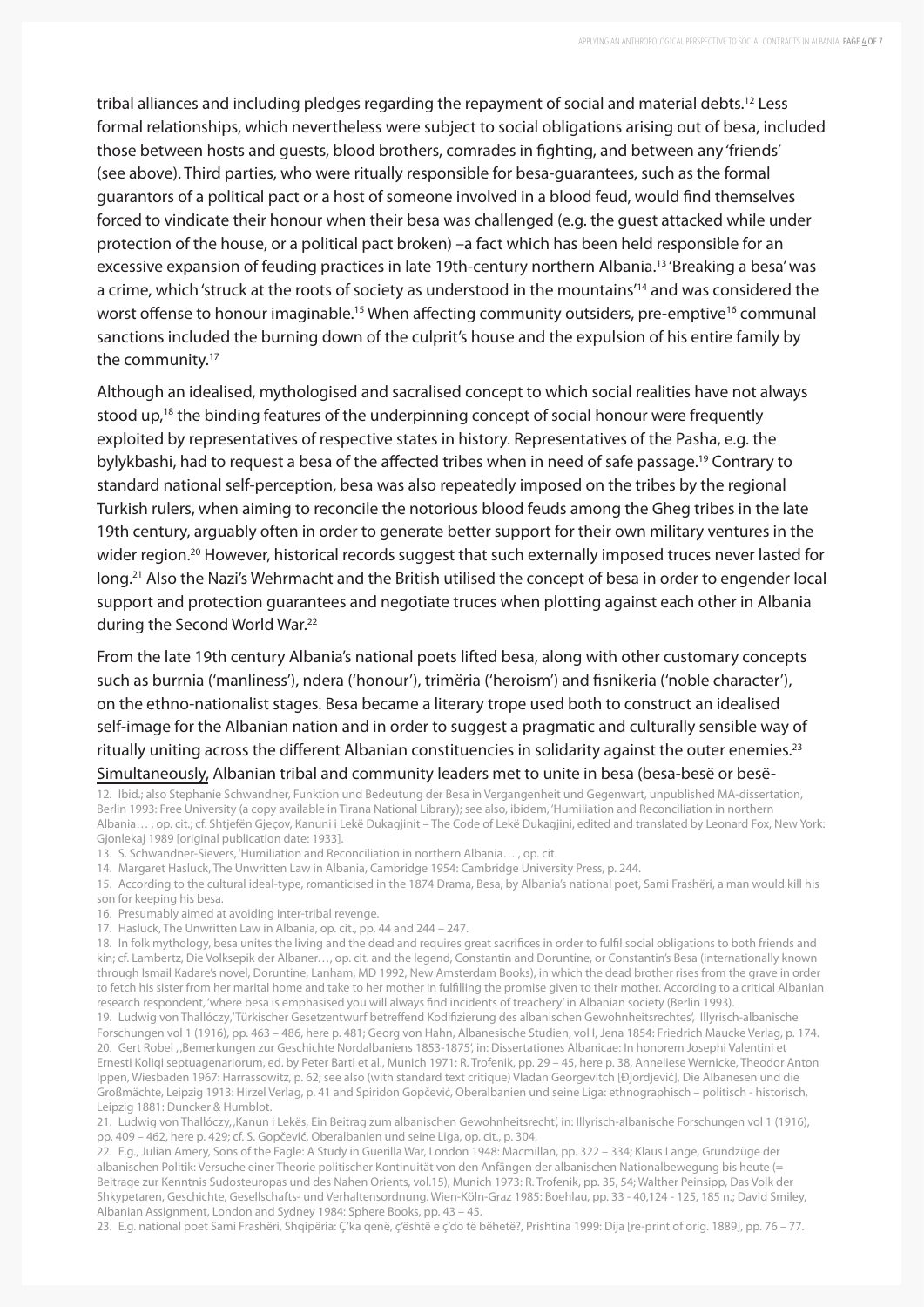lidhje) in order to fend off, militarily, the increasing territorial advances of the emerging nation-states surrounding Albanian-inhabited land at the time. Soon they also promoted the creation of an Albanian nation-state in uniting, via besa-agreement, against the fading Ottoman Empire. Famous historical internal besa-agreements include, according to Albanian historiography, the Union (or League) of Prizren (1878), the Union of Peja (1899) and the National Besa of Peja in 1943.<sup>24</sup>

As a consequence of the Second World War, Albanians became subject to different state formations (e.g. isolated Albania under the totalitarian communist rule of Enver Hoxha and Kosovo, the economically least developed province of Socialist Yugoslavia). In Albania, since the collapse of the previous Communist regime at the beginning of the 1990s, the revival of blood-feuding practices in the remote northern Albanian Alps and among migrants from this region has been explained, variedly, as a perpetuation of kanun as cultural 'habitus'; a modern 'bastardisation' of pre-communist kanun; or kanun a rational post-socialist re-invention in response to a local power vacuum in conjunction with a situation of extreme economic scarcity.<sup>25</sup> In the academic literature it is undisputed that the communist Albanian regime had used excessive violence in order to suppress and extinguish local traditions, traditional knowledge and the cultural basis of tribal authorities and social cohesion in this region and thereby, arguably, caused cultural 'amnesia'.<sup>26</sup> Regardless, besa has often been suggested to secure internal compliance and silence against the outside world in Albanian crime, comparable to the Sicilian mafia code of silence, omerta.<sup>27</sup> Also the first post-communist president, Sali Berisha, himself originating from the northern mountains, is said to have secured the votes of the mountain population in the first elections through appealing to besa (suggestive of mutual support and obligation).<sup>28</sup>

In Kosovo, feuding practices had never been as effectively suppressed as in totalitarian Albania.29 In the early 1990s the Albanians needed to internally mobilise against an increasingly abusive, Serb-led nationalist state. This prompted mass reconciliations of still existing blood feuds in order to enhance internal ethno-national cohesion. Besa was 'bound' (besë-lidhje) between previously feuding families in TV-transmitted (and thus widely witnessed) mass events on village fields and in private courtyards between former internal Albanian enemies across the rural communities of Kosovo.<sup>30</sup> The Kosovo Liberation Army, KLA, also relied on enforcing loyalty and internal cohesion among its fighters through 'uniting in besa' when swearing an oath of allegiance; and – as various post-war biographies openly suggest, it morally justified the killing of perceived 'traitors' among fellow-Albanians who

28. 'Berisha kërkon të hyjë në Evropë me kanunin e Lekë Dukagjinit', Zëri i Popullit 23 August 1994, p. 1.

<sup>24.</sup> Haxhi Gocit, 'Besa – virtyt i lartë i popullit shqiptar', Konferenca e Dytë e Studimeve Albanologjike, Tirana 1969, Instituti i Historisë dhe i Gjuhësisë, p. 177; Enis Sulstarova, 'Lidhja e Prizrenit' (= note in Lidhja e Prizrenit si themel i politikës shqiptare), 3 June 2009, available at http://www.facebook.com/note.php?note\_id=88052868558 (accessed 19/05/2010); Emin Fazlija, 'Si u formua organizata patriotike "Besa Kombëtare"', Prishtinë, 19 shtator 2005, faqe 17; see also, http://www.shqiperiaetnike.de/html/body\_emin\_fazlija.html (accessed 19/05/2010). 25. E.g., Clarissa De Waal, Albania Today: A Portrait of Post-communist Turbulence, London 2008: Tauris; Gjin Marku, The Kanun Bastardized', in Kanun: Periodical Magazine for Human Rights, No. 2,. 2000–2001, Tirana, pp. 26–29; Mentor Mustafa and AntoniaYoung, 'Feud narratives: contemporary deployments of kanun in Shala Valley, northern Albania', Anthropological Notesbooks 14 (2), 2008, pp. 87 – 107; Schwandner-Sievers, 'Humiliation and Reconciliation in northern Albania… , op. cit.; Stéphane Voell, 'The Kanun in the City: Albanian Customary Law as a Habitus and its Persistence in the Suburb of Tirana, Bathore', Anthropos 98/1 (2003), pp. 85-101.

<sup>26.</sup> E.g. Isa Blumi, 'The Politics of Culture and Power: The Roots of Hoxha's Post-War State', East European Quarterly, vol. XXXI, (September 1997): 379 – 398 and Peter Krasztev, 'The price of amnesia: interpretations of vendetta in Albania', Journal for. Politics, Gender and Culture vol. 1, no. 2: 33-63.

<sup>27.</sup> E.g. Jana Arsovska, 'Understanding a "Culture of Violence and Crime": The Kanun of Lek Dukagjini and the Rise of the Albanian Sexual-Slavery Rackets', European Journal of Crime, Criminal Law and Justice, vol. 14, no. 2 (2006), pp. 161 – 184; ibidem., 'Code of Conduct: Understanding Albanian organized Crime', Jane's Intelligence Review, 11 July 2007; Norbert Mappes – Niediek, Balkan-Mafia: Staaten in der Hand des Verbrechens in Europa – Eine Gefahr für Europa, Berlin: Ch. Link, p. 108; Gus Xhudo, 'Men of Purpose: The Growth of Albanian Criminal Activity', Transnational Organized Crime: A Frank Cass Journal, vol. 2, no. 1, (1996), pp. 1 – 20.

<sup>29.</sup> Cf. Howard Clark, Civil Resistance in Kosovo, London 2000: Pluto Press., p. 60; Ger Duijzings, Religion and the Politics of Identity in Kosovo, London: Hurst 2000, p. 127.

<sup>30.</sup> Under leadership of the Albanian folklorist Anton Çetta, kanun was re-imported into the villages, yet 'the positive values' of 'manliness', burrnia, enhanced: forgiveness for the purpose of ethno-national cohesion was posited as greater honour than taking revenge. Another modernisation factor included the extension of the audience or public witnesses through the use of modern media. Cf. Howard Clark, Civil Resistance in Kosovo, London 2000: Pluto Press., pp. 61, 63. 'When Albanians try to reconcile blood feuds, some people say they are preparing for war', according to ibid., p. 61. At the time, only 'a few blood feuds remained unreconciled' (ibid., p. 63). Since the collective emergency situation had passed, feuds have re-occurred in Kosovo, although they usually hardly become known, most likely for reasons of national image problems; e.g. Bytyci, Fatos. 2004. 'Blood Feuds Revive in Unstable Kosovo: Rise in 'Honour Killings' blamed on collapse of respect for law and order'. Balkan Crisis Report No. 481, 19 February. Prishtina: International Institute for War and Peace Reporting.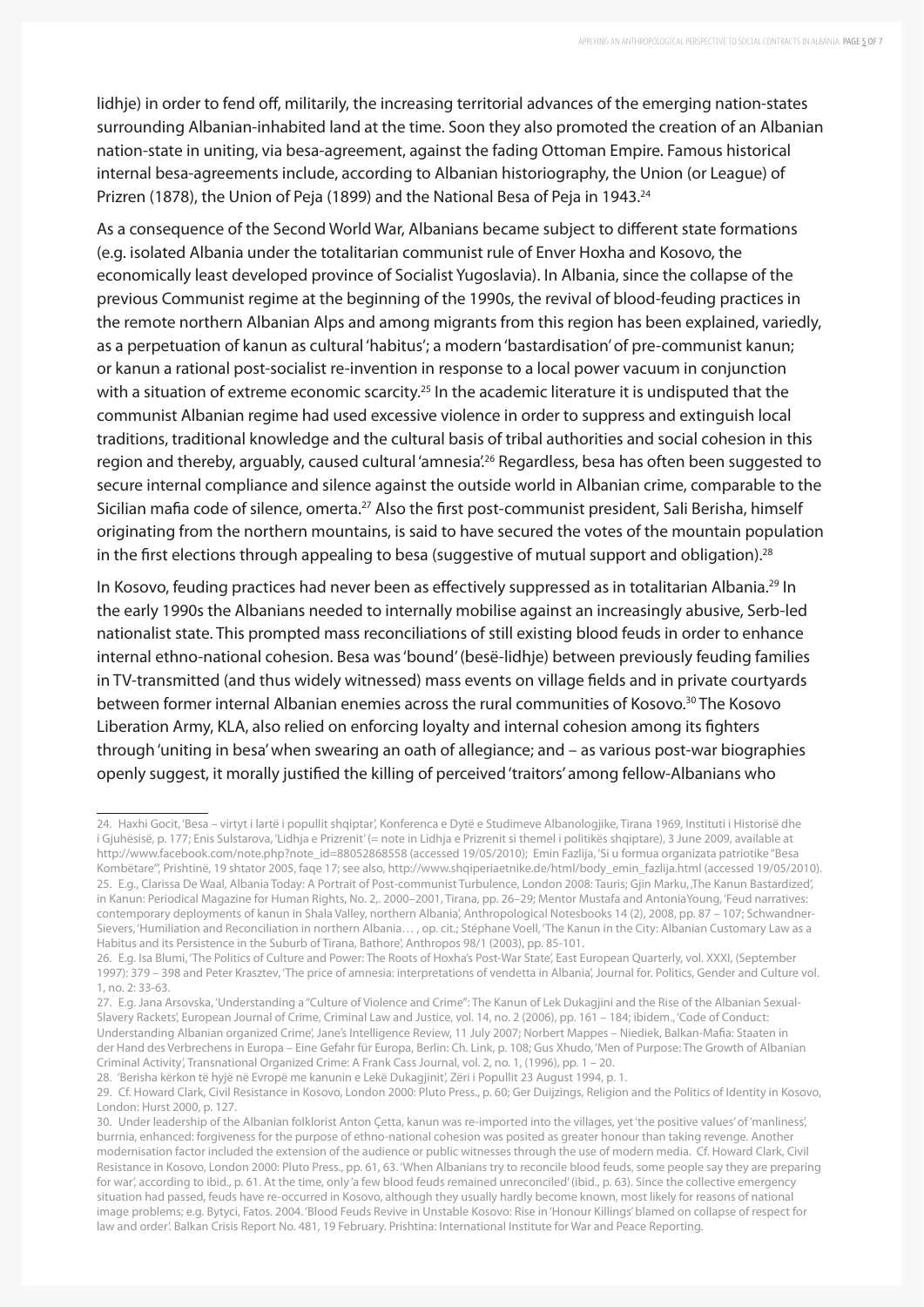were thought to have broken the national besa.<sup>31</sup> Hardly noticed or understood by the international presences in Kosovo, besa has continued to underpin most symbolic expressions of national unity and Pan-Albanian solidarity. For example, it has been ideologically propagated by the popular Albanian youth organisation and political movement Levizjë Vetëvendosje, 'self-determination' and the war veterans' organisations. These local institutions are involved in a symbolic process of nation-building that exists in parallel to the international state-building project in Kosovo.<sup>32</sup> In the social context of local villages, however, independent of the overarching nationalist discourse, it is still remembered that inter-personal besa agreements could extend beyond ethnic boundaries.<sup>33</sup> In the pre-war era, village reconciliation councils used to mediate conflicts in ethnically mixed villages and guaranteed settlement agreements by recourse to social honour (besa), although this fact seems never to have become part of the official national discourse.

Apart from its nationalist uses as an ideological token (and regardless of existing internal contestations by less traditionally minded Albanians),<sup>34</sup> besa affects social interactions in many rural communities of Kosovo still today. Hence, both internationally introduced policies and personal visits may incur, locally, unintended consequences. Where social honour is staked and status anxieties rife, offense is not far off and trust quickly lost. For example, an Albanian municipal leader expressed how he felt let down by the decentralisation process, as foreseen in the Ahtisaari plan: 'I staked my honour on engaging the Serbs, and now it is all being undone<sup>'35</sup> On an every-day level, foreign guests can enjoy a village family's hospitality and, thereby unknowingly, enter into social obligations for the personal protection received. Willy-nilly they may risk offending a host when, for example, inappropriately cutting visits short, or worse, switching hosts, or refusing traditional offerings, which mark the generosity (honour) of the house (typically including the local spirit called raki, cigarettes,<sup>36</sup> coffee and, depending on circumstances, a meal including meat<sup>37</sup>). However, by the same token, the sense of personal responsibility inherent in the notion of social honour and besa, when explicitly appealed to, can secure cooperation and enhance mutual trust on an always personal basis. KFOR, in contrast with the UN administration, arguably has enjoyed continuously much higher trust rates<sup>38</sup> among the population because of its direct form of inter-personal communication with the locals in villages across Kosovo, and thus may have had a much higher impact on communicating intent, generating trust and loyalty and securing agreements via their implicit use and respecting of besa. As KFOR's first commander, General Michael Jackson, who is still venerated as 'folk hero' among the ex-fighters,<sup>39</sup> wrote in his memoir:

I flew around the country meeting KLA regional commanders and enduring a series of yet more elaborate Balkan lunches. It seemed to me important to make contact with the lower levels of the KLA

32. Nicolas Lemay-Hérbert, 'Statebuilding Without Nation-building? Legitimacy, State Failure and the Limits of the Institutionalist Approach', Journal of Intervention and State-Building. Vol. 3, no. 1 (2009), pp. 21 - 45; ibidem, 'State-Building from the Outside-in: UNMIK and its paradox ». Journal of Public and International Affairs vol. 1, no. 4 (2009). pp. 65 – 86.

<sup>31.</sup> E.g., Faton Mehmetaj, Adrian Krasniqi-Rexha: Një jetë e një vdekje për atëdhe, Gjakova 2001: Zgjimi, p. 18.

<sup>33.</sup> Ethnographic research result of early 2000, published in La Cava, Gloria, et al., Conflict and Change in Kosovo: Impact on Institutions and Society, Washington D.C. 2000: The Worldbank, p. 35; available at < http://www-wds.worldbank.org/external/default/WDSContentServer/ WDSP/IB/2006/04/14/000012009\_

<sup>20060414152533/</sup>Rendered/PDF/358530ENGLISH010and0change01PUBLIC1.pdf> (accessed 20/05/10).

<sup>34.</sup> E.g. Anna Di Lellio and Stephanie Schwandner-Sievers, 'The Legendary Commander: The construction of an Albanian master-narrative in post-war Kosovo' in: Nations and Nationalism vol. 12, no. 3 (July 2006), pp. 513 – 529.

<sup>35.</sup> According to an ethnographic interview in 2007 by Denisa Kostovicova, see ibidem,'Legitimacy and International Administration: The Ahtisaari Settlement for Kosovo from a Human Security Perspective', International Peacekeeping, vol. 15, no. 5, November 2008: 631 – 647, here p. 640.

<sup>36.</sup> Which do not necessarily have to be consumed, just to be accepted and kept.

<sup>37.</sup> For especially honoured guests a chicken or sheep might be freshly slaughtered and prepared. In keeping with old Ottoman traditions, in some villages the head of the animal might be offered as a special token of respect. However, rejection is possible if accompanied by respectful explanation.

<sup>38.</sup> Cf. UNDP/ USAID Kosovo, Fast Facts, Early Warning Report 27 (March 2010), p. 1, available at http://www.ks.undp.org/?cid=2,169 (accessed 06/05/10).

<sup>39.</sup> Ade Clewlow, The Kosovo Protection Corps: A Critical Study of Its De-activation as a Transition, Oslo 2010: The Norwegian Institute of International Affairs, p. 3, available at http://english.nupi.no/Publications/Books-and-reports/2010/The-Kosovo-Protection-Corps.-A-Critical-Study-of-its-De-activation-as-a-Transition (accessed 03/05/2010).